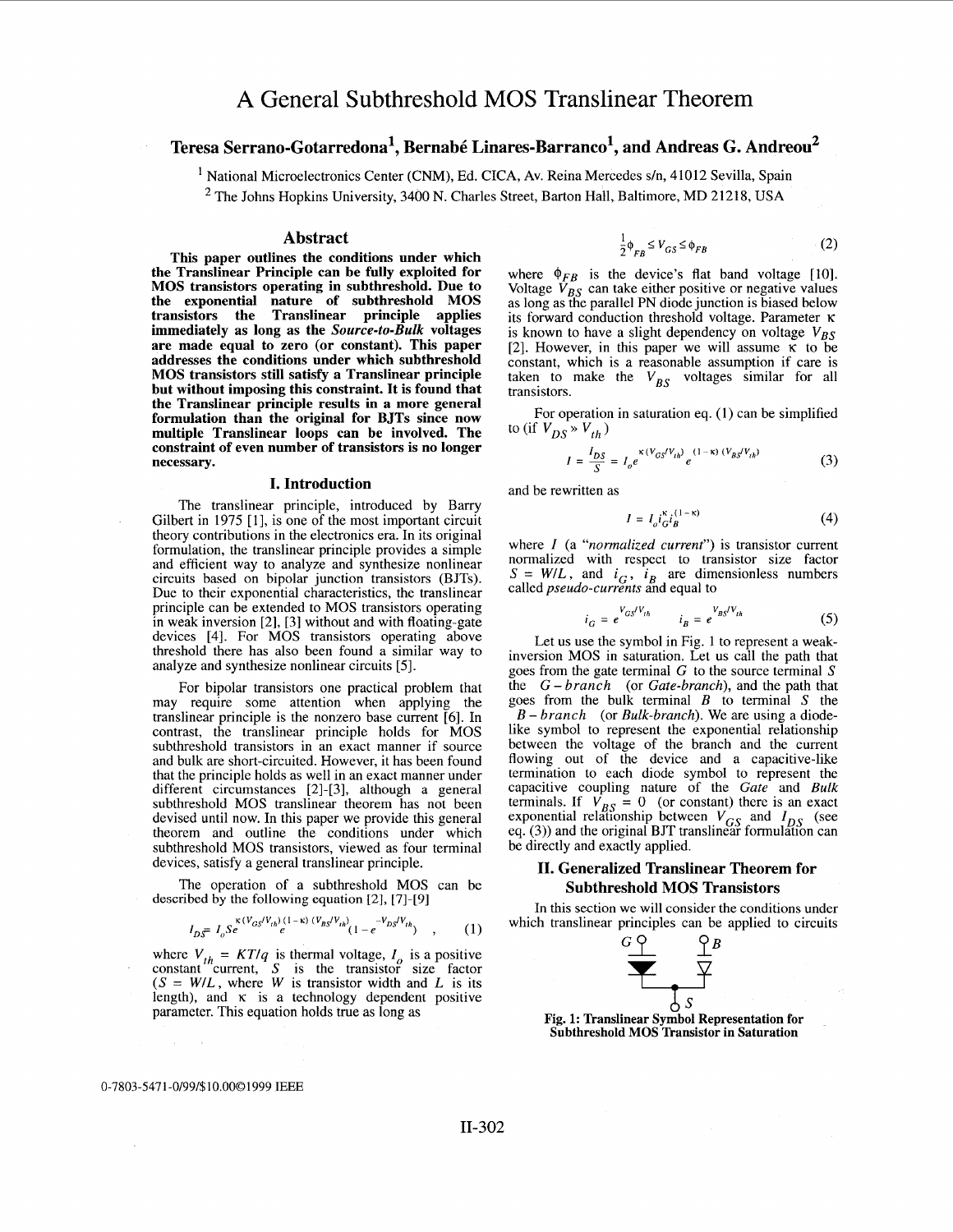

**Fig. 2: Example of Coupled** *G-loops* **using translinear symbol representation** 



**Fig. 3: Illustration of the** *G-order* **concept. Devices '1-2-3- 6' form a** *G-loop* **which is coupled to** *G-loop* **formed by devices '2-4-5', because devices '1-2-3-4' form a** *B-loop.*  so do devices 6 and 7. Device 2 has a *G-order* of  $n_{C2} = 2$  because its *G-branch* belongs to two *G-loops* of the same **because its** *G-branch* **belongs to two** *G-loops* **of the same** *Closed Translinear Set.* **All other devices have** *G-order* **one.** 

with subthreshold MOS transistors but without imposing the constraint of making  $V_{BS} = 0$ . We will introduce first some preliminary theorems and definitions, and then state and proof the generalized translinear theorem for subthreshold MOS devices.

The first concepts to be introduced are *G-loop* and *B-loop.* A *G-loop* (or *Gate-loop)* is a closed loop of *Gbranches,* and a *B-loop* (or *Bulk-loop)* is a closed loop of *B-branches.* For these loops we can state translinear theorems for their *pseudo-currents,* whose proof is identical as for the original BJT Translinear Theorem.

**Theorem:** In a *G*-loop containing an **arbitrary**<br>number of *G*-branches, the product of pseudo-<br>*currents i<sub>G</sub>* of branches connected in the<br>Clock-Wise (CW) direction is equal to the<br>corresponding product for branches c

Note that since *pseudo-currents* are dimensionless entities we can have an arbitrary number of branches oriented CW and another arbitrary number of branches oriented CCW (as opposed to the case of eq. (7)). A completely equivalent theorem holds directly for *Bloops.* 

Up to now things are similar to classical translinear loops, except that an arbitrary number of branches are allowed. However, the presence of two exponential branch voltages in eq. (3) **is** what makes subthreshold MOS translinear loops more general and complicated than the classical ones. A first consequence of this fact is the following concept of *coupled loops:* 

**Definition:** Two *G-loops* are said to be coupled if at least one MOS device of the first *G-loop* and at least one other different device of the second *G-loop* share their respective *B-branches* in a common *B-loop*.

This is illustrated in Fig. **3.** Devices '1-3-5' form a *Gloop* and devices '2-4-6' form another *G-loop.*  However, devices '1-2-3-4' form a *B-loop,* thus making the previous two *G-loops* to be coupled through the *Bbranches* of devices **1,2,3** and 4.

An equivalent definition applies for *coupled Bloops.* Note that two loops may have a common branch without being necessarily *coupled loops.* 

In the example of Fig. 3, we can write for the two *G-loops* 

$$
\frac{I_3 I_5}{I_1} = I_o \left( \frac{i_{G3} i_{G5}}{i_{G1}} \right)^{\kappa} \left( \frac{i_{B3} i_{B5}}{i_{B1}} \right)^{1-\kappa} =
$$
\n
$$
= I_o e^{(V_{B33} + V_{B55} - V_{B51}) \frac{1-\kappa}{V_{th}}}
$$
\n
$$
= I_o e^{(I_{G4} i_{G6})^{\kappa} \left( \frac{i_{B4} i_{B6}}{i_{B2}} \right)^{1-\kappa}} =
$$
\n
$$
\frac{(V_{B54} + V_{B56} - V_{B52}) \frac{1-\kappa}{V_{th}}}{1 - I_o e^{(I_{G54} + V_{B56} - V_{B52}) \frac{1-\kappa}{V_{th}}}}
$$
\n(6)

where all *pseudo-currents*  $i_G$  have cancelled out by applying the above Theorem. However, due to *B-loop*   $\cdot$ 1-2-3-4',

$$
V_{BS1} + V_{BS4} = V_{BS2} + V_{BS3} \tag{7}
$$

which introduces a coupling between the two equations in (Il), and makes *G-loops* '1-3-5' and '2-4-6' to be *coupled loops.* 

When devices form multiple touching loops it is not clear which ones to choose or how many to choose. For example, in Fig. 4 one can choose *G-loops* '1-2-3-6', '6- 7', and '2-4-5'. But why not consider '1-3-4-56', '6-7', and '2-4-5', or '1-3-4-5-7' and '1-2-3-6'. One can try all possible options as long as one chooses a set of *Non-Redundant* (NR) loops:

**Definition: A** set of loops **is** said to be Non-Redundant (NR) if the sum of branch voltages of any loop cannot be expressed as a linear combination of the sum of branch voltages of other loops in the set.

For example, in Fig. 4, for *G-loops* '1-2-3-6', '2-4- 5', and '1-3-4-5-6' their respective sum of branch voltages is,

$$
V_{GS6} + V_{GS1} = V_{GS2} + V_{GS3}
$$
  
\n
$$
V_{GS2} + V_{GS4} = V_{GS5}
$$
  
\n
$$
V_{GS6} + V_{GS1} + V_{GS4} = V_{GS3} + V_{GS5}
$$
\n(8)

Any of these three equations can be expressed as a linear combination of the other two. Thus the three *Gloops* do not form a *Non-Redundant set* of *G-loops.*  However, any two of these three *G-loops* do form a *Non-Redundant set* of *G-loops.* 

The fact that subthreshold MOS transistors can form *coupled loops* yields naturally to the following concept of *Closed Translinear Set,* 

**Definition:** Given a set of MOS devices, and once a Non-Redundant set of loops has been chosen, a Closed Translinear Set **(CTS)** is **<sup>a</sup>**set of devices such that all loops they form are only coupled among them, but not t.o loops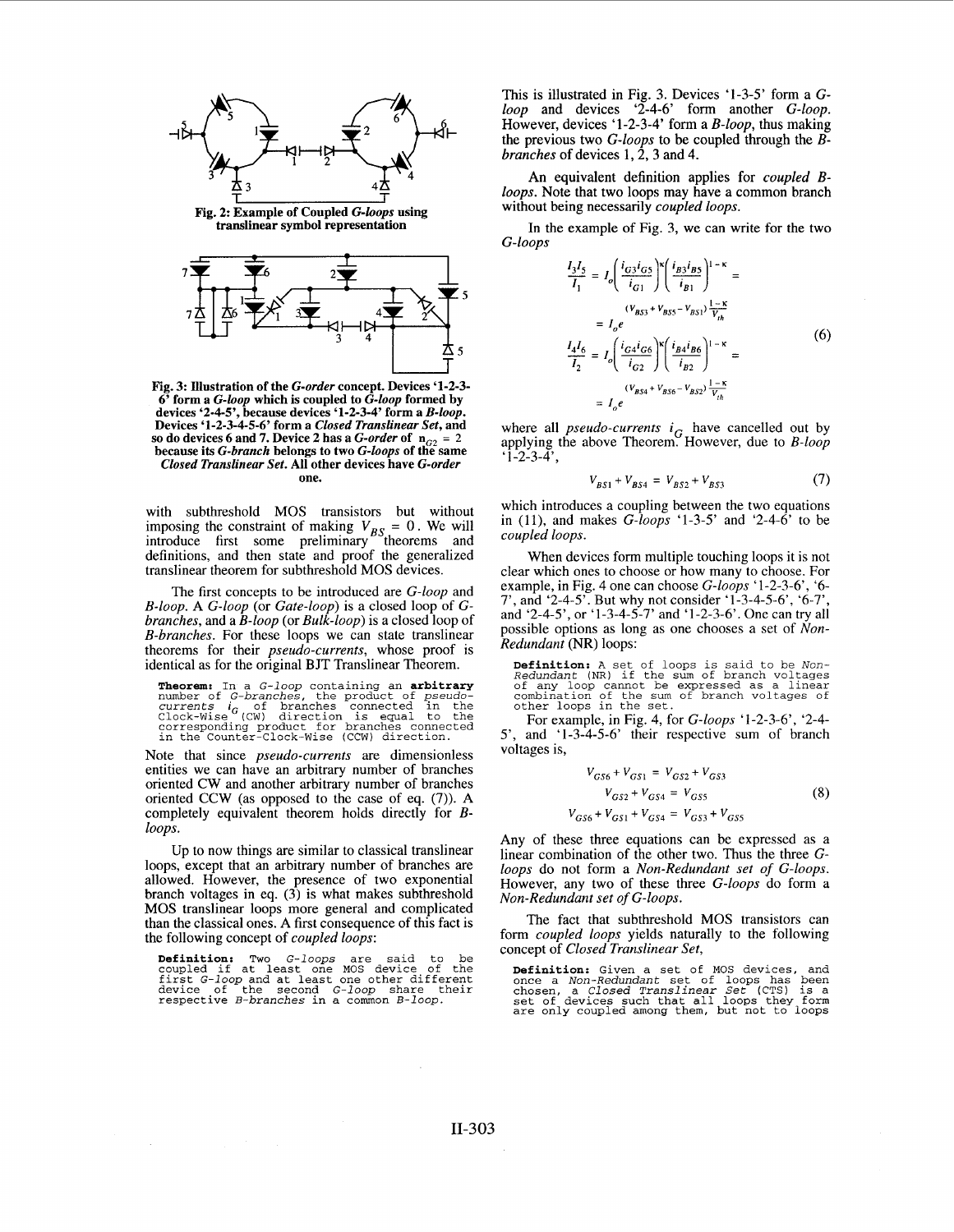

**Devices 7 and 8 form a** *Closed Translinear Set,* **and so do MOS Devices 1-7.** 

where branches of other devices (not belonging to the **CTS)** are present.

This is illustrated in Fig. 5. Let us select the NR set of *G-loops* '1-2-3-7', '4-5-6', and '7-8', and the NR set of *B-loops* '1-2-3-4-56', '7', and **'8'.** *G-loops* '1-2-3-7' and '4-5-6' are coupled because there is are *B-branches*  of devices of both *G-loops* that are shared in the common *B-loop* '1-2-3-4-5-6'. The two *G-loops* '1-2-3- 7' and '4-5-6', and the two *B-loops* '1-2-3-4-5-6' and '7' are not coupled to other loops (either *G-loop* '7-8' nor *B-loop* '8'), thus (for the chosen NR set of loops) devices '1-2-3-4-5-6-7' form a *Closed Translinear Set.*  On the other hand, *G-loop* '7-8' is not coupled to any other loop, nor are *B-loops* '7' and **'8'.** Therefore, devices '7-8' form another *Closed Translinear Set.* 

When working with multiple *G-loops* and *B-loops,*  with some of them being coupled, it is not very convenient to classify each branch as being CW or CCW oriented, as will become apparent later. Let us instead classify all branches into two orientation groups, the *a-wise* oriented branches and the *p-wise* oriented branches. Two branches are classified into the same group (either the  $\alpha$ -wise or the  $\beta$ -wise) if they appear in the same loop with the same orientation. On the contrary, two branches are classified each into a different group (one into the  $\alpha$ -*wise*, the other into the  $\beta$ -*wise*) if they appear in the same loop with opposite orientation. Note that now a CW branch in one loop and a CCW branch in another loop can be classified into the same *a-wise* or *p-wise* group. If a branch is shortcircuited, it forms a one branch loop and can be classified as either *a-wise* or *p-wise.* 

Another concept that is useful for stating the generalized translinear subthreshold MOS theorem is that of *G-order* and *B-order* of **a** MOS device in **a**  *Closed Translinear Set:* 

**Definition 4:** Once a NR set of loops has been<br>chosen, a subthreshold MOS transistor which<br>is part of a *Closed Translinear Set* is said<br>to have a *G-order* of value  $n_G$ , if its *G-*<br>*branch* belongs to  $n_G$  *G-loops* of

An equivalent definition of *B-order* can be stated for *Bloops.* The concept is illustrated in Fig. 4. Let us choose the NR set of *G-loops* '1-2-3-6', '2-4-5', and '6-7' and of *B-loops* '1-2-3-4', *'5',* '6', and '7'. *G-loops* '1-2-3-6' and '2-4-5' are coupled because devices '1-2-3-4' form a *B-loop.* There are no other couplings among the a  $B$ -loop. There are no other couplings among the chosen loops. Consequently, devices '1-2-3-4-5-6' form **a** *Closed Translinear Set* which consists of *G-loops* '1- 2-3-6' and '2-4-5' and *B-loops* '1-2-3-4', **'5',** and '6'. Devices 6 and 7 form one *G-loop* ('6-7') and two *Bloops* **('6'** and *'7')* which are not coupled to any other loop. Therefore devices 6 and 7 form another *Closed Translinear Set.* MOS device 2 has *G-order*  $\mathbf{n}_{G2} = 2$ 

because its *G-branch* appears in two *G-loops* of the same *Closed Translinear Set.* **MOS** device 6 does not have *G-order* 2 because, although its *G-branch* belongs to two different *G-loops,* these two loops do not belong to the same *Closed Translinear Set.* All MOS devices have *B-order* one because their *B-branches* appear only in one *B-loop.* 

When a *G-branch* has *G-order* greater than one it belongs to more than one *G-loop* of the same *Closed Translinear Set.* In such cases it is possible that the branch be classified as  $\alpha$ -wise in some *G-loops* and as  $\beta$ *wise* in other *G-loops.* Under these circumstances it is convenient to divide its *G-order* into two parts

$$
\mathbf{n}_G = \mathbf{n}_{\alpha,G} + \mathbf{n}_{\beta,G} \tag{9}
$$

where  $\mathbf{n}_{\alpha}$  *<sub>G</sub>* (let us call it *G-* $\alpha$ *-order*) denotes the times this *G-branch* is classified as  $\alpha$ -wise in a CTS, and  $n_{\beta, G}$  (let us call it *G-* $\beta$ -order) denotes the times it is clhied as *p-wise* in CTS. Similarly, for *B-branches,*  the *B-order* can be separated into the *B-* $\alpha$ *-order* ( $\mathbf{n}_{\alpha, B}$ ) and the *B*- $\beta$ -order ( $\mathbf{n}_{\beta, B}$ ).

Using the concepts and preliminary theorems introduced until now, it is possible to state and proof the generalized translinear theorem for subthreshold MOS transistors':

**Theorem:** Given a set of subthreshold **MOS** devices and choosing for them a set of *Non- Redundant G-loops* and *B-loops,* for each *Closed Translinear Set* the following can be stated:

If it is possible to find an *a-* and *p-wise*  classification of their *G-loops and B-loops*  such that

a)the sum of *G-a-orders* equals the **sum** of *G- P-orders* 

$$
\sum_{j \in \{\alpha - wise\}} \mathbf{D}_{\alpha, Gj} = \sum_{l \in \{\beta - wise\}} \mathbf{D}_{\beta, Gl} \tag{10}
$$

b) and, every time a device's *G*-branch is<br>classified as  $\alpha$ -wise in a *G*-loop its *B*-branch<br>can be classified as  $\alpha$ -wise in some *B*-loop,<br>and every time a device's *G*-branch is<br>classified as  $\beta$ -wise in a *G*-lo then the product of normalized currents<br>raised to the power of their  $G-0$ -order of<br>all transistors in the CTS whose  $G-branches$ <br>have been classified  $\alpha$ -wise equals the<br>product of normalized currents raised to the<br>power of

# *Proof:*

For each *G-loop* in the *Closed Translinear Set* the following holds:

$$
1 = \frac{\prod_{j \in \{\alpha - wise\}} i_{Gj}}{\prod_{l \in \{\beta - wise\}} i_{Gl}}
$$
(11)

**<sup>1.</sup> The theorem will be stated using** *G-brunches* **as primary branches and making** *B-branches* **to depend on them. However, because of the symmetry between** *G-brunches* **and** *B-brunches* **(due to the**  symmetry between  $V_{GS}$  and  $V_{BS}$  voltages in eq. (3)), the theorem can be stated as well by interchanging *G-branches* and *Bbrunches.*